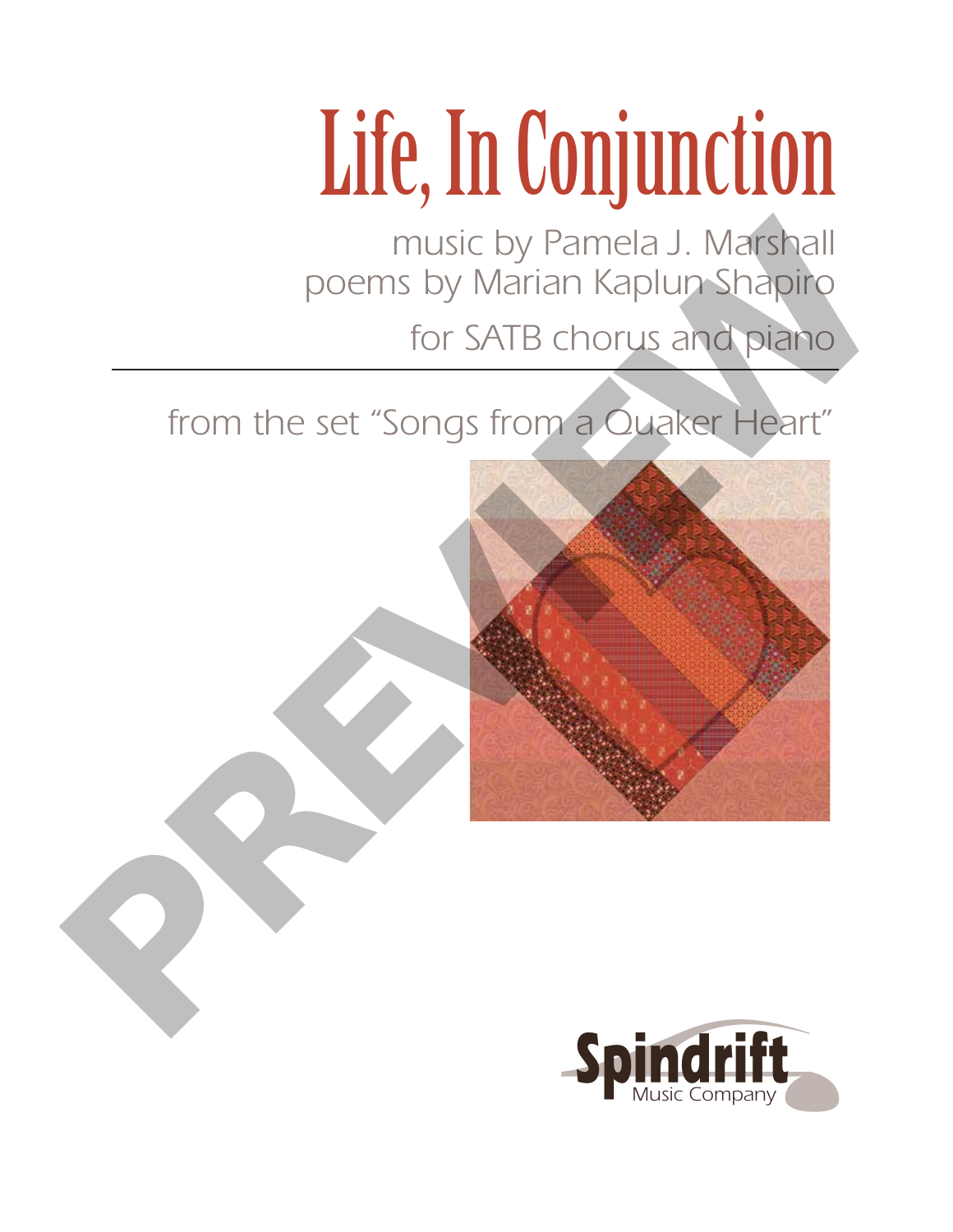# **Poems by Marian Kaplun Shapiro**

# **1. Before (The) After (Quaker Meeting)**

Quiet. Door open. Bird sings. Quiet. Bird sings. Tree sways. Breeze bends branches. Quiet. You rise. Consider the leaf, you say, that's blown through the door. Like the spirit, free to come in. You sit. Quiet. Quieter.

## **2. Life**

and but why if when or how not not how if why but and or if and or why but how why if but how and but and why if and but why and but and and and and and From the state of the state of the state of the state of the state of the state of the state of the state of the state of the state of the state of the state of the state of the state of the state of the state of the state

"Leaves" and "Life" from *Players in the Dream, Dreamers in the Play* (Plain View Press, 2006), other poems from poet's manuscript. All poems copyright Marian Kaplun Shapiro. Reprinted with permission. All rights reserved.

## **3. Leaves**

parachuting through the crosswinds of autumn, dancing on remembrances of hurricanes and summer thunderstorms and spring drenchings and late-May hail, and last March's final blizzard and on intimations of this winter's January ice-rain/ snow-showers and puffy mattresses of softest whitewhitewhite without surcease. November. You are leaving. December. You have left. Where have you gone, my friend? Where have you gone?

# **4. Spring Sunlight**

Green leaves growing Photograph fading

Hair greying Forsythia yellowing

Turtles mating Candlestick tarnishing

Sparrow waking me. You sleeping.

## **5. Christmas Oratorio**

House quiet

No one home

It's our time at last, sings Refrigerator, a baritone. Clock adds her gentle castanet. Light Bulb takes up his drone. Mischievous Wind picks up her flute. A playful trill, while Raindrop taps its metronome on the patio. Oil burner growls its deep ground bass. Computer enters on middle C, delivering an email. iphone echoes him an octave higher.

Wait! Is that a child calling from the sidewalk?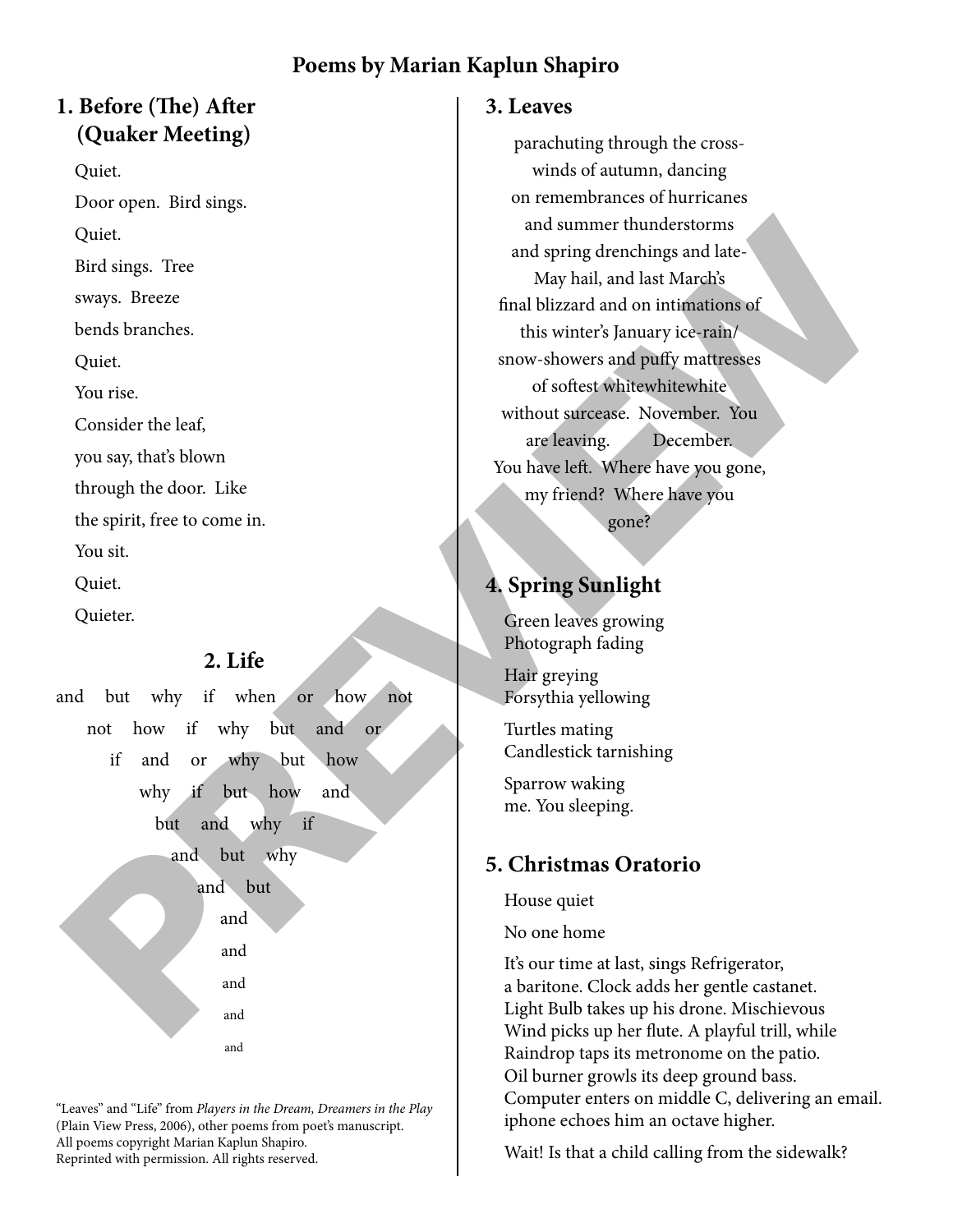for the Arlington-Belmont Chamber Chorus<br>2. Life, In Conjunction

poem by Marian Kaplun Shapiro

music by Pamela J. Marshall



©2016 Pamela J. Marshall - www.spindrift.com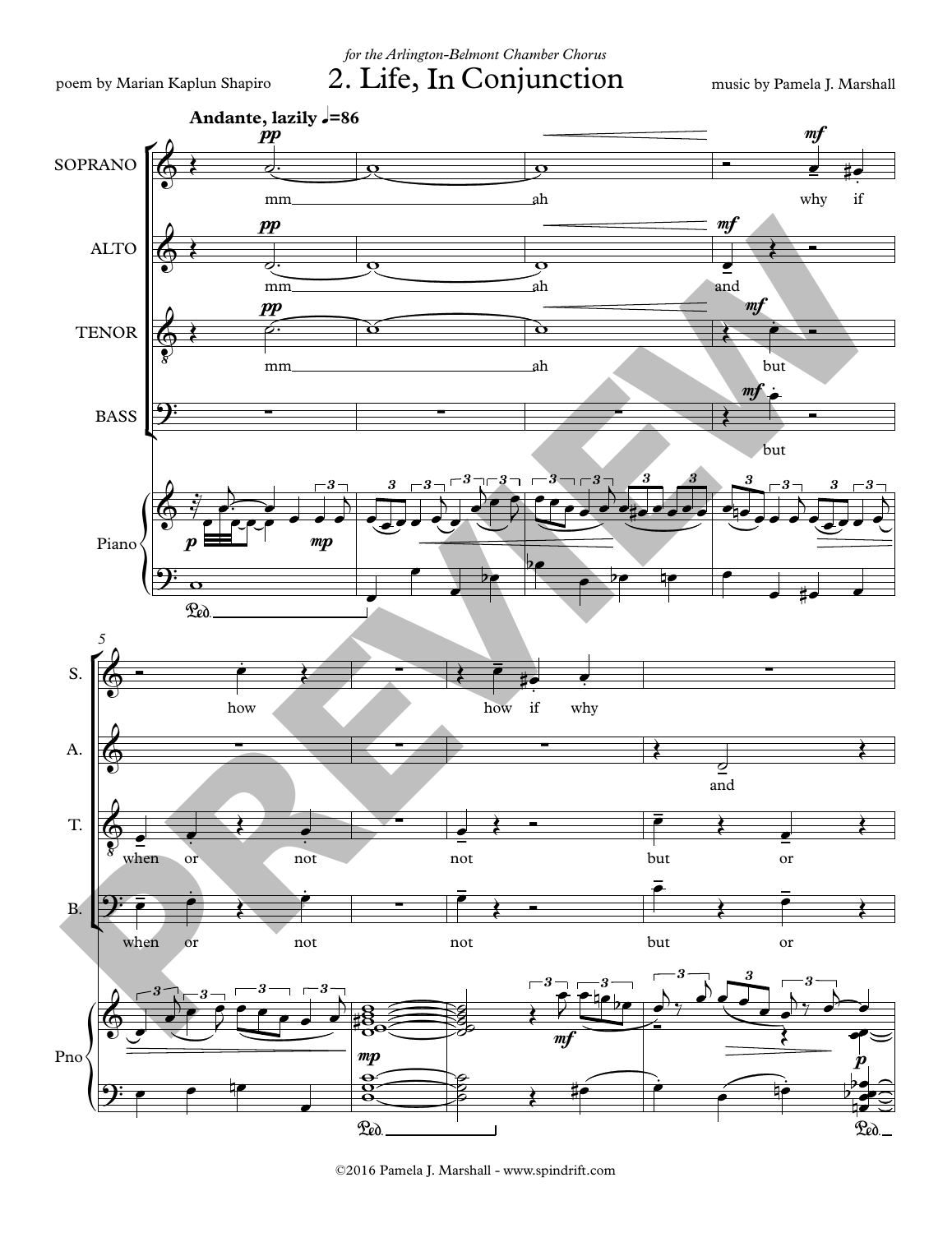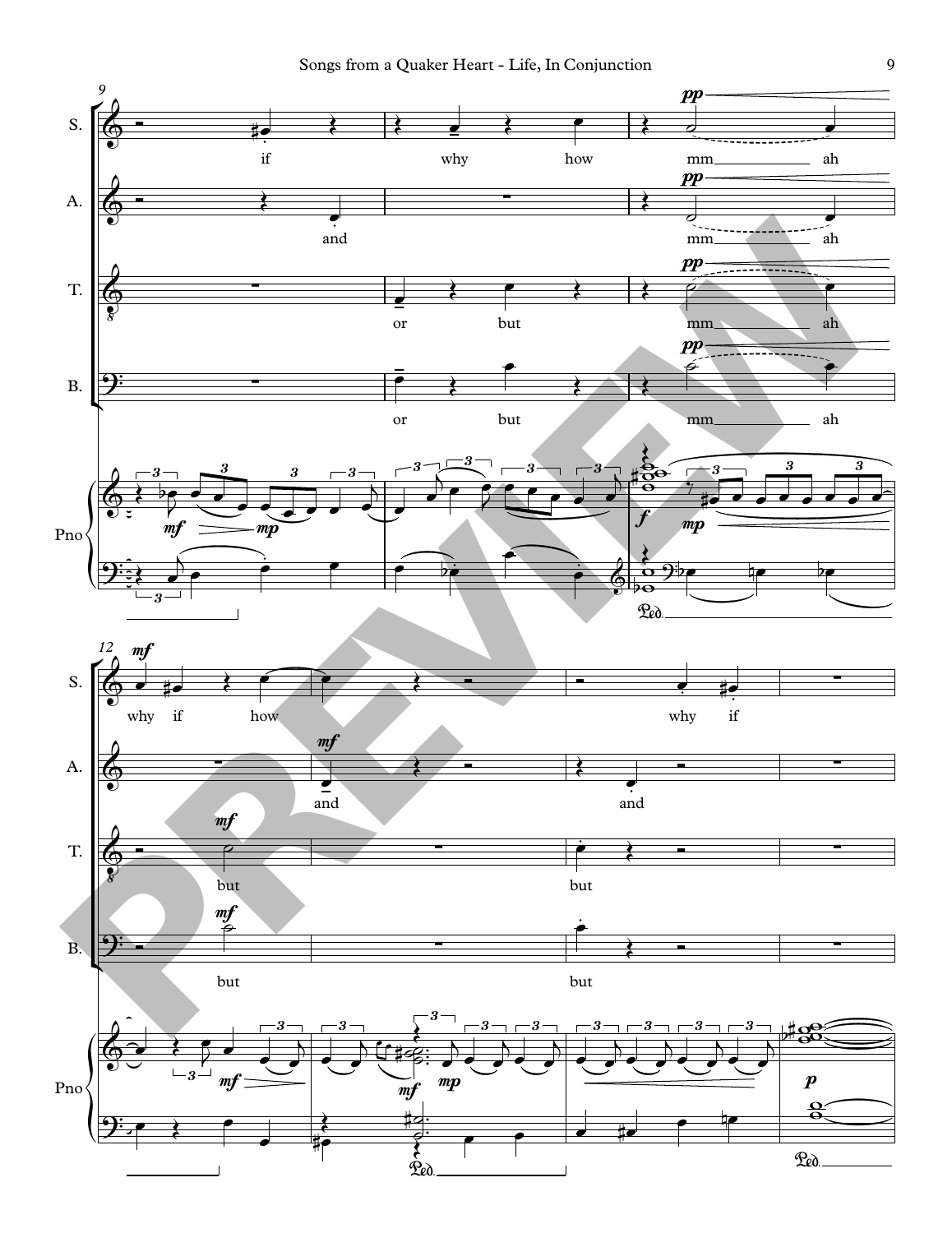